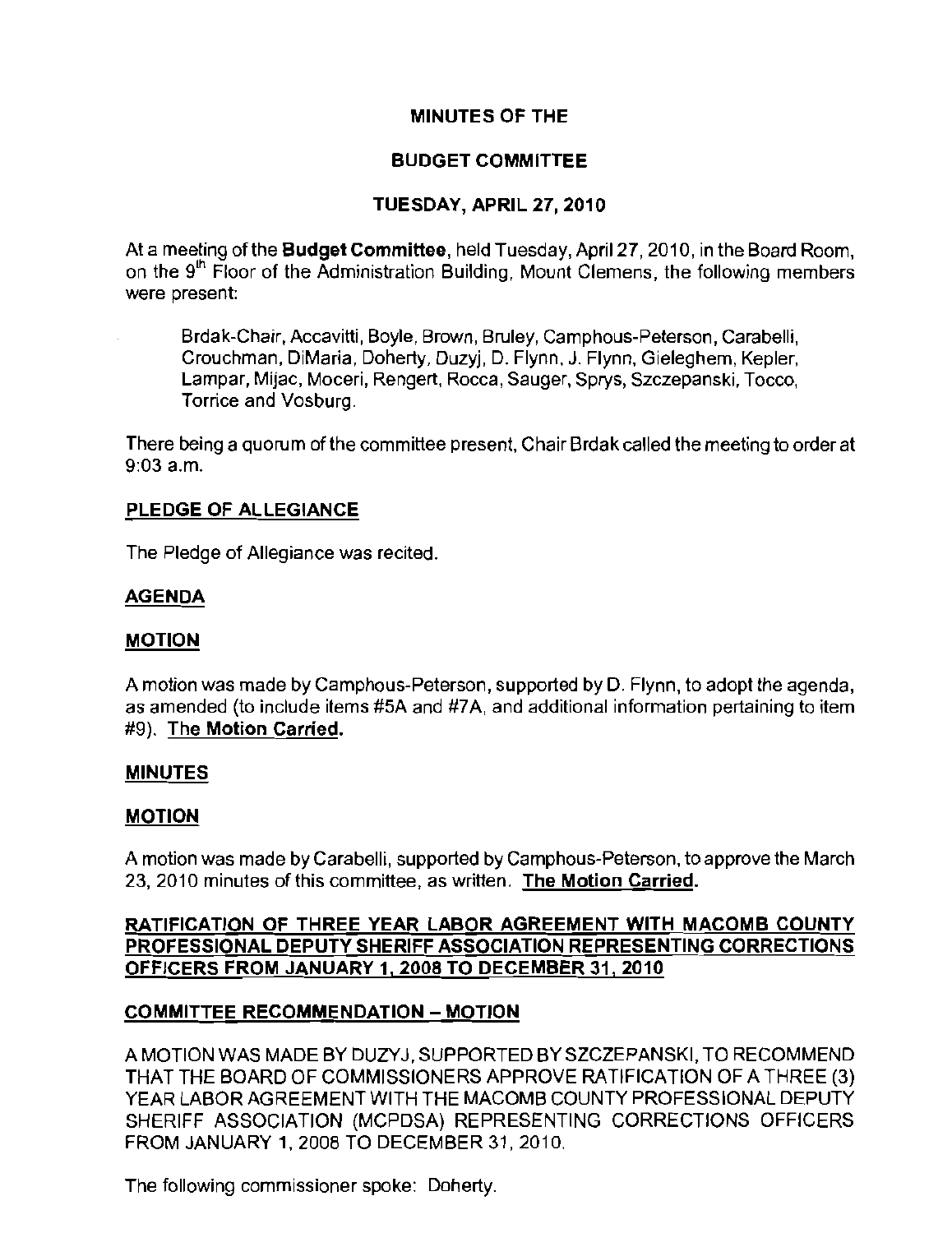Chair Brdak called for a vote on the motion and THE MOTION CARRIED.

# RECOMMENDATION FROM PUBLIC SAFETY AND CORRECTIONS COMMITTEE MEETING OF 04-20-10

#### **Request from Prosecutor's Office to Approve Renewal of Macomb Auto Theft Squad Grant**  for *2010/2011*

## COMMITTEE RECOMMENDATION - MOTION

A MOTION WAS MADE BY ROCCA, SUPPORTED BY SAUGER, TO RECOMMEND THAT THE BOARD OF COMMISSIONERS CONCUR IN THE REQUEST OF THE PROSECUTOR'S OFFICE AND APPROVE THE RENEWAL OF THE MACOMB AUTO THEFT SQUAD GRANT FOR 2010/2011; REQUIRING A COUNTY MATCH OF \$70,379.50. THE MOTION CARRIED.

## RECOMMENDATION FROM COURTS AND LEGAL AFFAIRS COMMITTEE MEETING OF 04-20-10

**Adopt Resolution Requesting State Assistance in the Fundinq of 42nd District Courts, Division I and II (offered by Sprys)** 

## COMMITTEE RECOMMENDATION - MOTION

A MOTION WAS MADE BY SPRYS, SUPPORTED BY CAMPHOUS-PETERSON, TO RECOMMEND THAT THE BOARD OF COMMISSIONERS ADOPT A RESOLUTION REQUESTING STATE ASSISTANCE IN THE FUNDING OF 42<sup>ND</sup> DISTRICT COURTS. DIVISION I AND II (OFFERED BY SPRYS). THE MOTION CARRIED.

## RECOMMENDATION FROM HEALTH AND ENVIRONMENTAL SERVICES COMMITTEE MEETING OF 04-22-10

## **Continue Agreement with Turning Point. Inc. for SANE Program**

## COMMITTEE RECOMMENDATION - MOTION

A MOTION WAS MADE BY J. FLYNN, SUPPORTED BY ROCCA, TO RECOMMEND THATTHE BOARD OF COMMISSIONERS CONTINUE AGREEMENT IN THE AMOUNT OF \$30,000 WITH TURNING POINT, INC. FOR THE SEXUAL ASSAULT NURSE EXAMINER (SANE) PROGRAM. THE MOTION CARRIED.

# MARTHA T. BERRY 2009 4TH QUARTER (YEAR-END) REPORT

## MOTION

A motion was made by Sauger, supported by J. Flynn, to receive and file the 2009 Martha T. Berry, 4'" Quarter (Year-End) Report.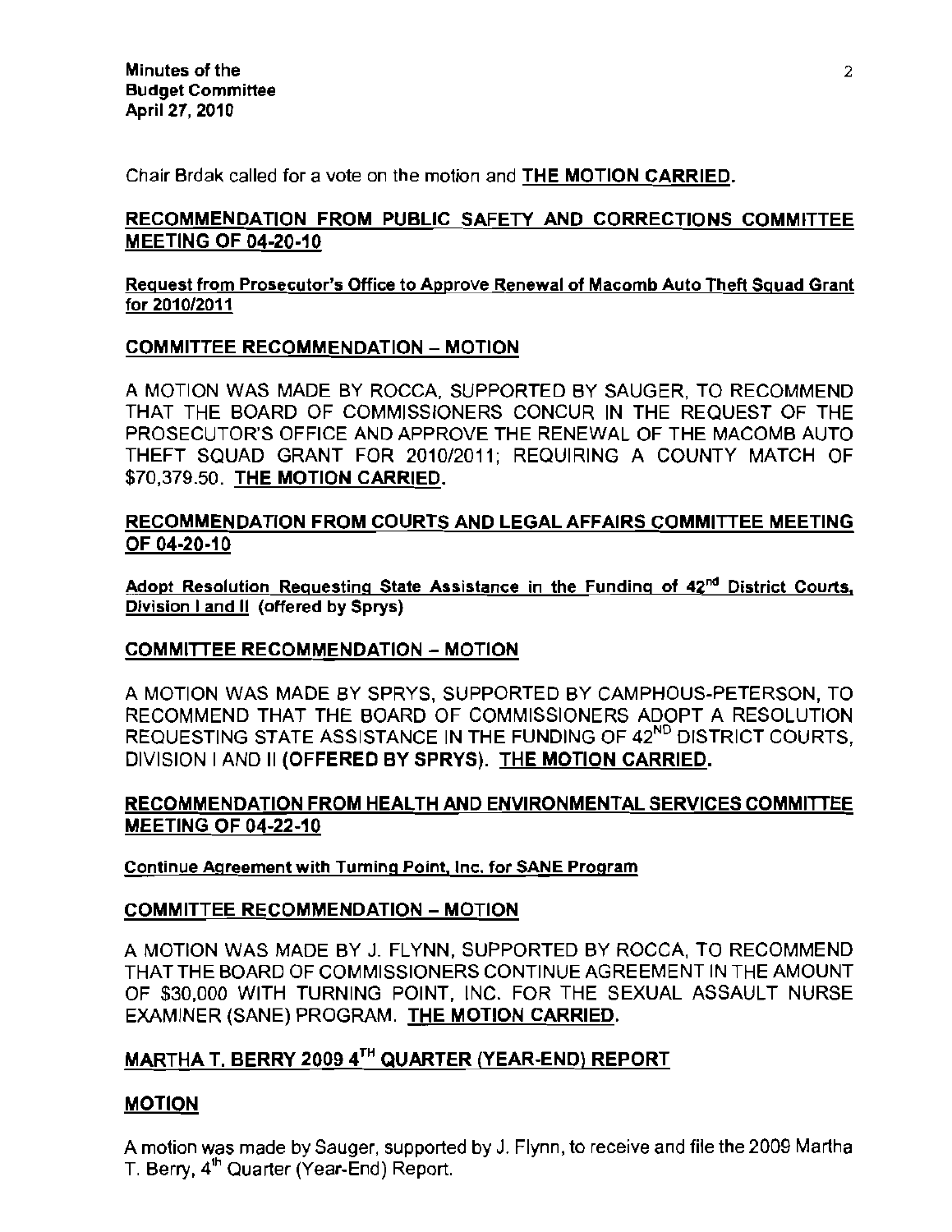Roger Facione, Chairperson of the Martha T. Berry Board, gave an extensive overview of the Martha T. Berry - M.C. F. Financial Report for the Year Ended 2009. He reported that the facility is currently at 97% capacity. Additionally, he spoke about their goals for 2010 and the benefits to operating the facility as a public entity.

The following commissioners spoke: Brdak, Doherty, Gieleghem, Carabelli, Vosburg, Rocca, Sauger, Kepler and Duzyj.

Chair Brdak called for a vote on the motion and The Motion Carried.

#### RECEIVE AND FILE UPDATE ON 2009 DOCK DAYS (referred from 03-22-10 Personnel **Committee meeting)**

Provided in committee packets was a one-page outlined summary dated March 18,2010 from Eric Herppich. Additionally, information was provided from Chief Judge Mark Switalski and Carmella Sabaugh, County Clerk/Register of Deeds.

#### MOTION

A motion was made by Duzyj, supported by Torrice, to receive and file the update on 2009 dock days.

Eric Herppich summarized what was agreed to with 2009 dock days.

After the presentation, the following action was taken:

## COMMITTEE RECOMMENDATION - MOTION

A MOTION WAS MADE BY BRULEY, SUPPORTED BY DOHERTY, TO RECOMMEND THAT THE BOARD OF COMMISSIONERS DIRECT THE HUMAN RESOURCES DEPARTMENT TO REVIEW 2009 PAYROLL RECORDS AND FOR ANY EMPLOYEE WHO HAS DOCK TIME IN-EXCESS OF WHAT WAS AGREED TO IN NEGOTATIONS OR BOARD POLICY, THAT THE EMPLOYEE'S RECORD BE ADJUSTED ACCORDINGLY. FOR THOSE EMPLOYEES WHO HAD NOT TAKEN SUFFICIENT DOCK TIME IN 2009, PER LABOR CONTRACT OR BOARD POLICY, THAT THOSE EMPLOYEES HAVE ADDITIONAL MANDATED DOCK TIME IN 2010, EQUAL TO THE TIME NOT TAKEN IN 2009. IF THIS CANNOT BE ACHIEVED IN DISCUSSION WiTH LABOR ORGANIZATIONS, THEN THAT DEPARTMENT'S BUDGET SHALL BE ADJUSTED ACCORDINGLY.

The following commissioners spoke: Doherty and Vosburg.

Chair Brdak called for a vote on the motion and THE MOTION CARRIED.

#### RECEIVE AND FILE REPORT ON REAFFIRMATION OF THE AAA BOND RATING FOR MACOMB COUNTY FROM STANDARD & POOR'S